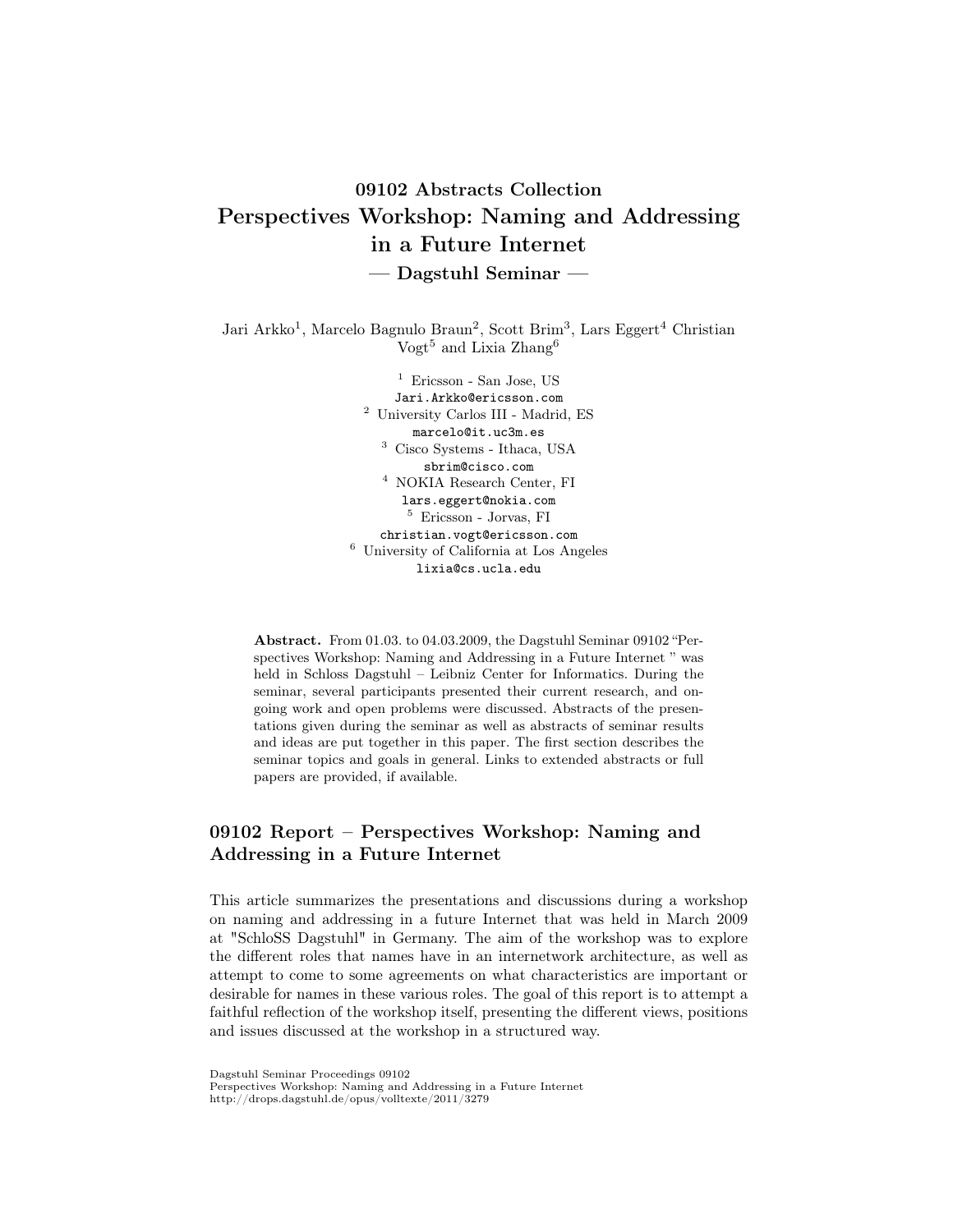2 Jari Arkko, Marcelo Bagnulo Braun, Scott Brim, Lars Eggert, Christian Vogt and Lixia Zhang

Joint work of: Jari Arkko, Marcelo Bagnulo Braun, Scott Brim, Lars Eggert, Christian Vogt, Lixia Zhang

Full Paper: <http://drops.dagstuhl.de/opus/volltexte/2011/3278>

### REAP or Multipath: Should we Bother?

Scott Brim (CISCO Systems - Ithaca, US)

The issue of whether to probe for liveness in a multi-connected situation is investigated. The conclusion is that probing brings little incremental value, but multipath may bring more value. That depends on what routing and addressing architecture is adopted.

Keywords: Shim6 trilogy multipath routing addressing

## Internet layer naming and addressing from the Application layer's Eye-view

Leslie Daigle (Internet Society - Reston, US)

The Internet's layered architecture permits a large degree of insulation between one layer's constructs and the next layer's implementation. However, development of protocols and technologies at one layer does typically involve some assumptions about the fixed points/architectural concepts in another. As an obvious example, at one point in time it was natural to assume that Internet endpoints were fully-equipped hosts (servers) and addresses were global and fixed. Applications were built assuming that IP addresses were static references to those hosts. Deployment realities and routing technology evolution have challenged that assumption. This talk will review some of the architectural expectations of upper layers upon the Internet layer's naming and addressing constructs, with a view to making it clear what expectations need to be set in evolving the Internet layer's constructs for new routing developments.

#### How to get to Future Internet?

Andrei Gurtov (HIIT - Helsinki, FI)

We discuss the current state of Future Internet research, existing large international projects, and path towards deployment of Future Internet.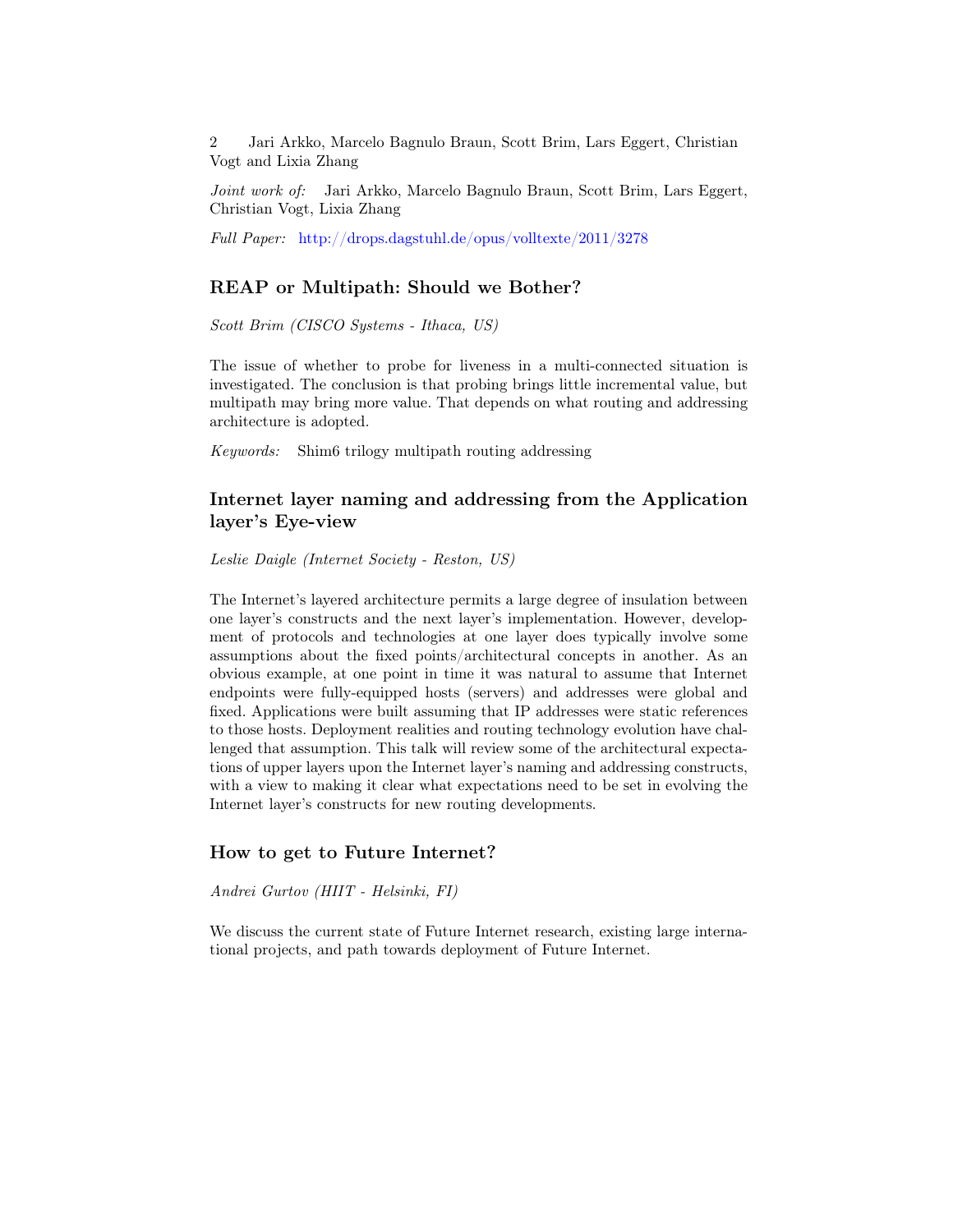## Infrastructure Structure Implications of a Name-Address Separation

Benno Overeinder (NLnet Labs - Amsterdam, NL)

With the introduction of a name-oriented protocol stack, different and possibly new requirements define the design of name-address resolver infrastructure. A non-conclusive overview of functional and operational requirements for a nameaddress resolver are presented to initiate discussion; in particular how this relates to various name-address separation proposals like HIP, LISP, or name-oriented protocoll stack. Finally, the question whether DNS can be used for a nameoriented protocol stack resolver infrastructure is briefly discussed.

#### Identity & Privacy and Name-Address separation

Klaas Wierenga (CISCO Systems - Utrecht, NL)

An attempt to answer the following 3 questions:

- 1. are there identity issues that make name/address separation difficult?
- 2. are there implications for identity due to name/address separation?
- 3. does name/address separation offer new opportunities wrt identity?

Keywords: Privacy, identity, name, address, locator, identifier, roaming

#### What Are the Problems?

Lixia Zhang (Univ. California - Los Angeles, US)

This talks approaches the naming and addressing problems from a longitudinal view: how did we get to where we are today? It reviews the the history of network addressing, and points out that as time went on, new demands continued to arise that the existing name structure could no longer meet. It is observed that, although we designed protocols by modularity, we did not enforce modularity in identifier usage, which led to a number of problems facing us today. Various solutions have also been proposed over time, and this seminar aims to synergize the efforts and synchronize up the understanding.

Keywords: IP address, DNS names, protocol layers, modularity, mobility, routing scalability